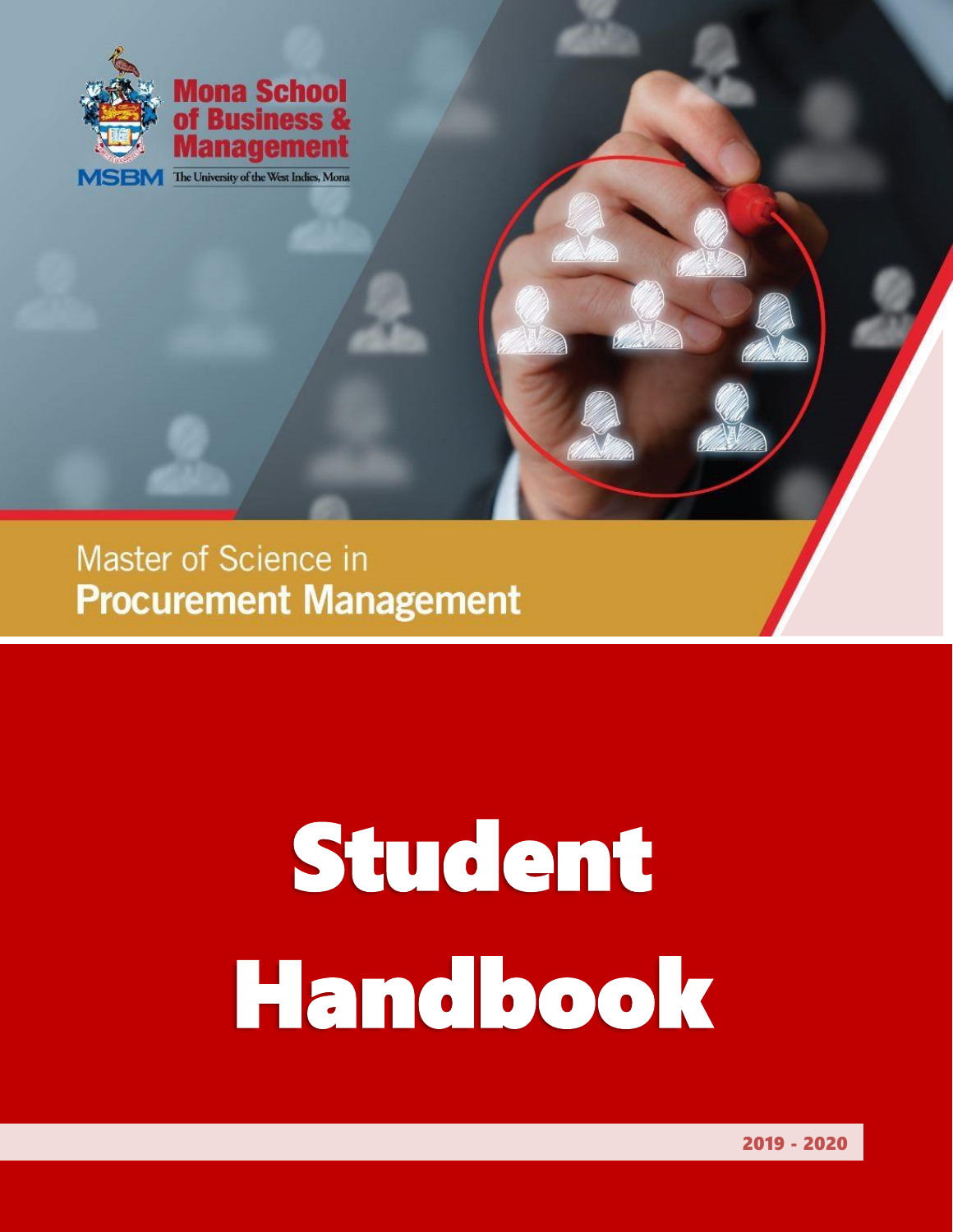# TABLE OF CONTENTS

| <b>Introduction</b>                                                  | 3  |
|----------------------------------------------------------------------|----|
| <b>Admission Requirements</b>                                        | 4  |
| <b>Application Procedure</b>                                         | 5  |
| <b>Registration, Identification &amp; Student Requirements</b>       | 6  |
| <b>Attendance Policy &amp; Cellular Telephones</b>                   | 7  |
| <b>List of Courses</b>                                               | 8  |
| <b>Sequence of Courses</b>                                           | 9  |
| <b>Course Descriptions</b>                                           | 10 |
| <b>Course Work Assignments &amp; Examinations</b>                    | 13 |
| <b>Marking Scheme</b>                                                | 14 |
| The Award of Distinction and of High Commendation                    | 15 |
| <b>Plagiarism &amp; Graduate Coursework Accountability Statement</b> | 15 |
| <b>Tuition</b>                                                       | 16 |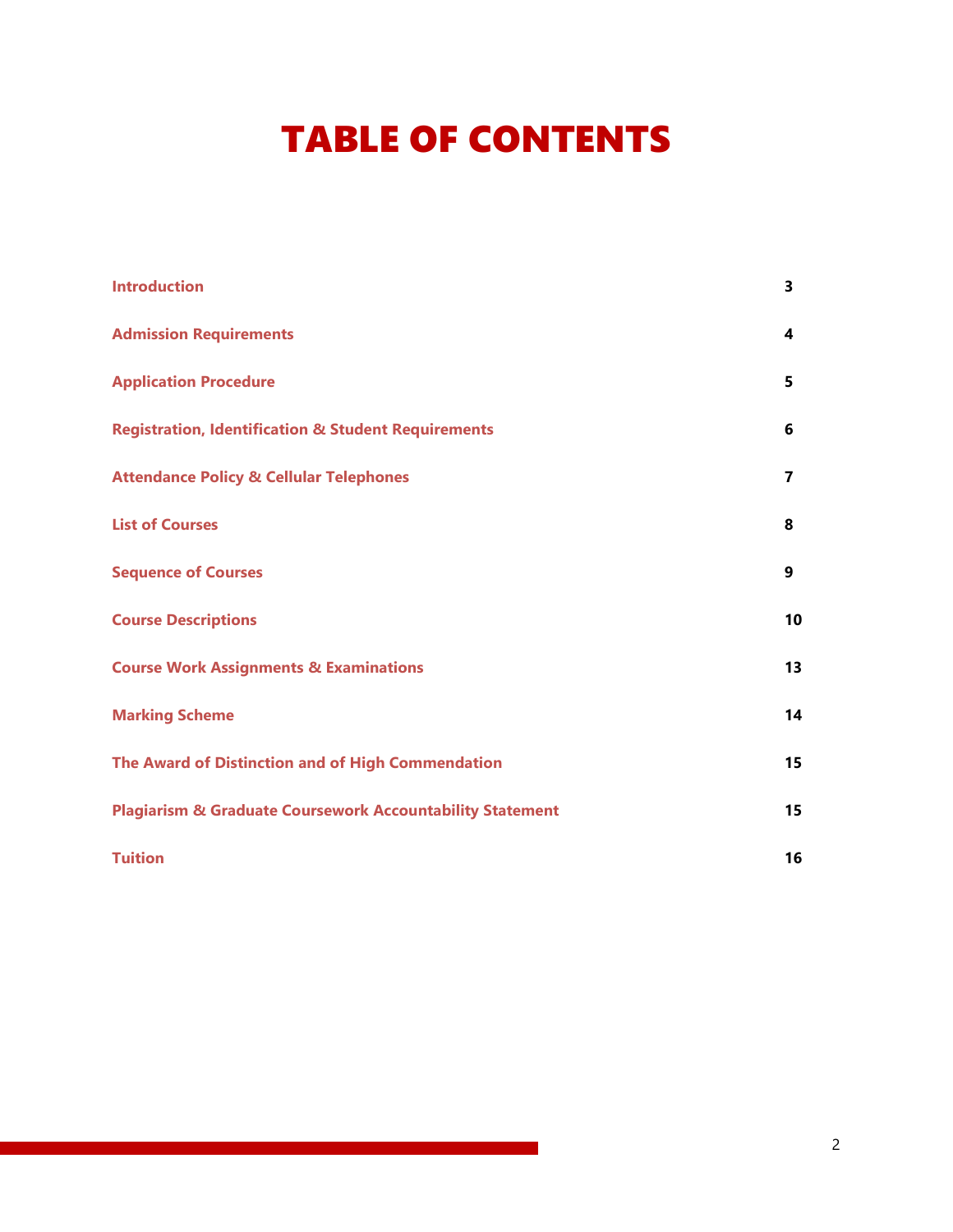# Introduction

The MSc. Degree programme in Procurement Management provides rigorous training in the important but understudied field of procurement management. Participants will gain a comprehensive appreciation of the regulatory obligations, international agreements and reporting techniques for procurement operations. The programme will cover, among other areas: public and private contract administration, inventory management, ethics, negotiation, compliance and social responsibility.

The programme is ideally suited for individuals who are already carrying out procurement or related functions in their organisation and are seeking to strengthen their expertise in the field. However, persons who are seeking to establish a career in the area of procurement management should also find the programme useful.

At the end of the programme, participants will have acquired a wide range of knowledge and skills covering:

- Internationally accepted principles governing sound public and private procurement systems.
- Legislative and regulatory frameworks for successfully discharging of the functions of a modern procurement system.
- The economic theory, assessment tools, techniques of financial analysis and accounting standards relevant to procurement operations.
- Strategies and instruments for embedding social, environmental and human rights provisions at the relevant stages of the procurement process.
- The promotion of corporate social responsibility through the procurement function.
- Execution of the procurement process for goods, works and services including innovative contracting modalities like public private partnerships and e-procurement.
- Design of systems for the prevention and detection of fraud and corruption in procurement management.

With an MSc in Procurement Management, students will be strategically positioned for the role of procurement managers in both the public and private sectors.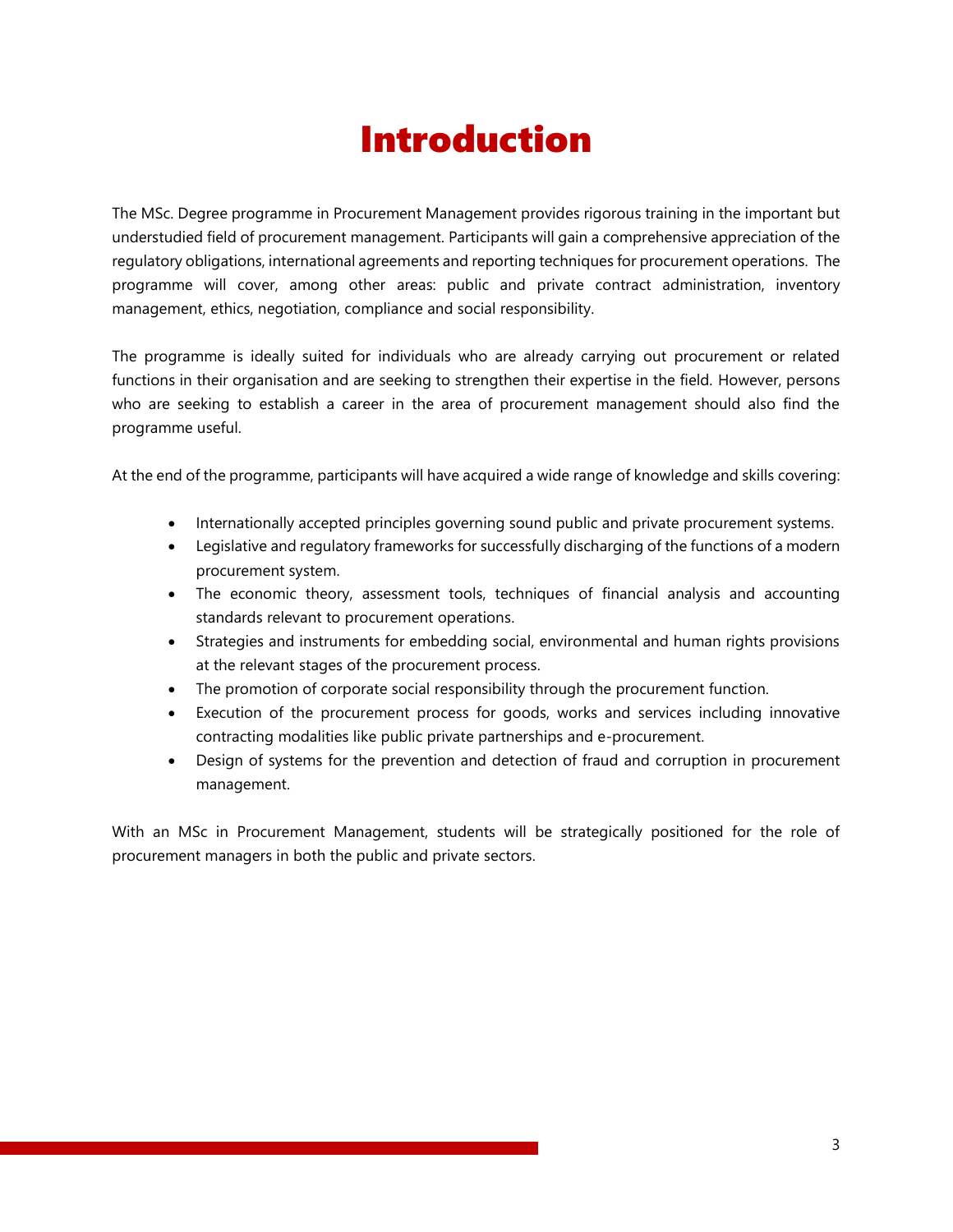# Admission Requirements

Applicants should have:

A bachelor's degree or its equivalent in a relevant discipline, from a university or college acceptable to the University of the West Indies, with a GPA of 2.5 or higher. Applicants who do not possess the minimum requirements will be considered if:

- They have at least (2) years working experience in marketing or a related areas and have professional qualification in a related area;
- They are successful at an interview conducted by a selected panel determined by the School; and
- They are able to produce two acceptable letters of reference.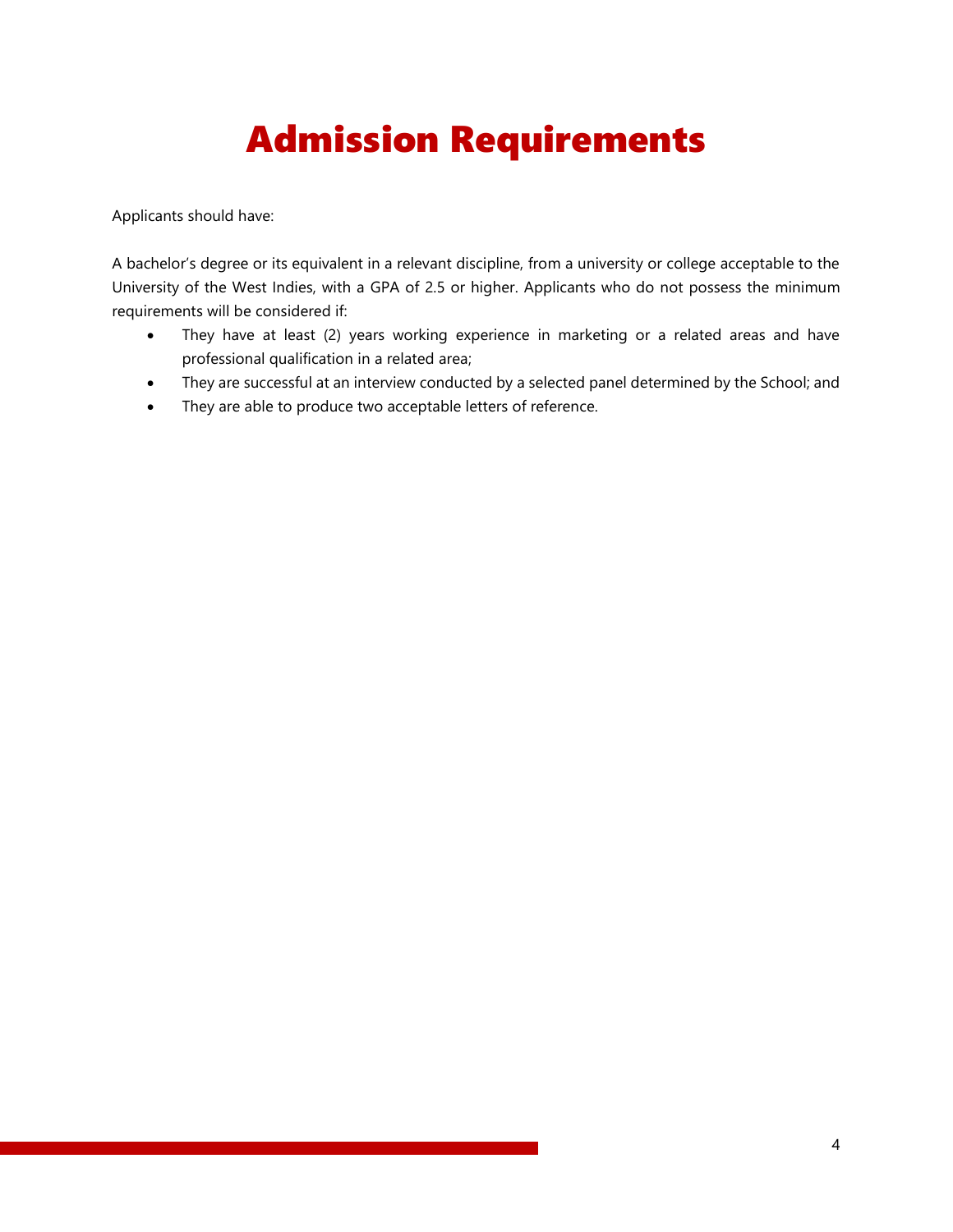# Application Procedure

All applicants are encouraged to apply online early: [http://sas.uwimona.edu.jm:9010/banndata1](http://sas.uwimona.edu.jm:9010/banndata1-srv_mona/uwm_adm.p_index) [srv\\_mona/uwm\\_adm.p\\_index](http://sas.uwimona.edu.jm:9010/banndata1-srv_mona/uwm_adm.p_index)

#### **Interviews**

As part of the selection process, MSBM reserves the right to interview applicants for further exploration of their qualifications and experience. You may therefore be called for an interview, possibly at short notice, in order to expedite the process.

#### **Acknowledgement**

Once your online application has been processed and you are successful, you will receive an offer online, via your e-mail address from the Office of Graduate Studies and Research.

#### **Confirmation of Acceptance**

Applicants who have been offered a place in the programme must confirm their acceptance online by the date specified in the offer. **NB:** If you are offered a place and you are unable to take up the offer, you will be required to defer or reject the offer online.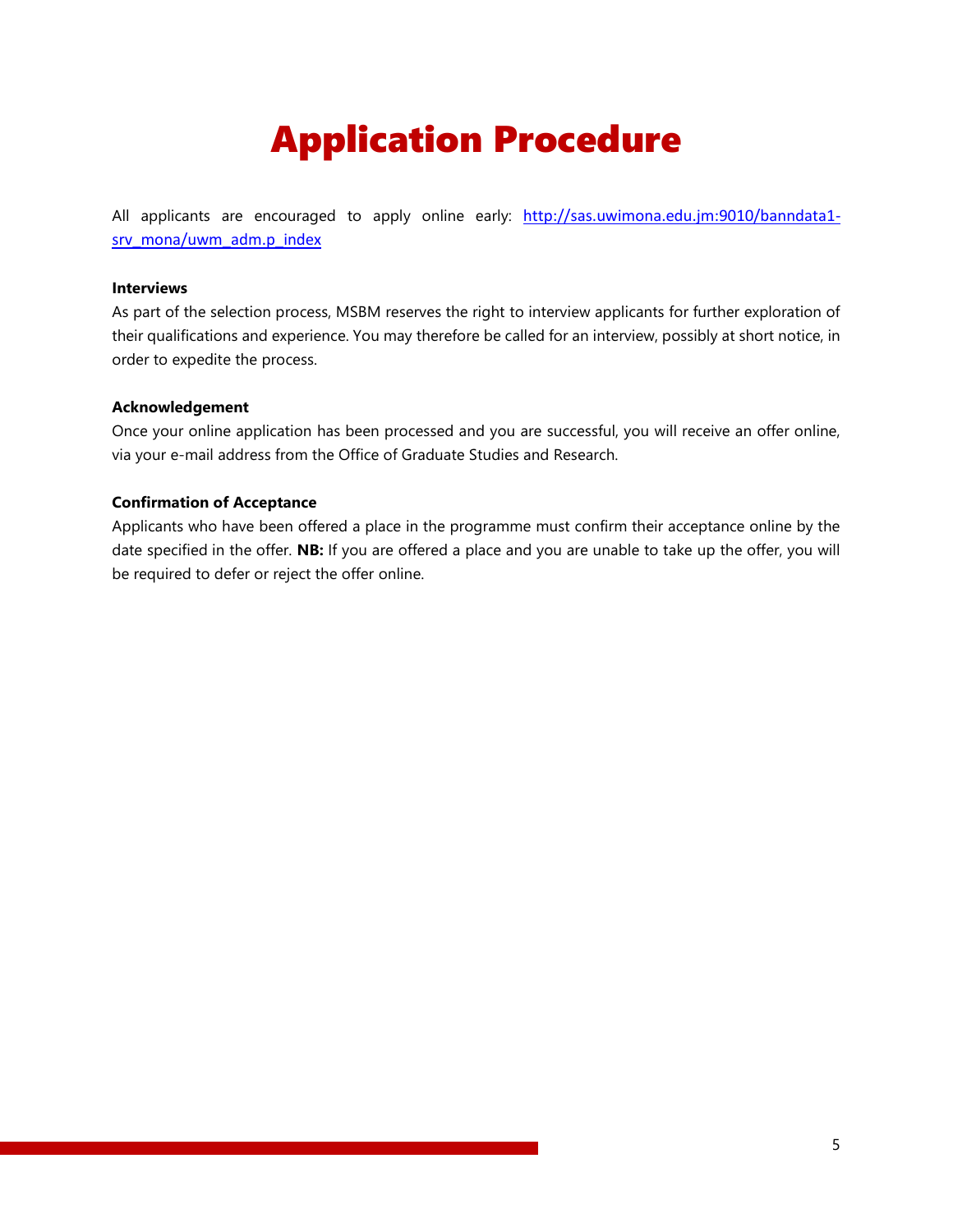# Registration

Before the start of the academic year students are required to register for Semester 1 and Semester 2 for that academic year. Part time students are required to register for Semester 3 in the Summer.

# Identification Card

New students can obtain an identification card after paying the identification card fee. New students can register after obtaining an identification card.

The cost for identification card renewal is J\$500. The renewal fee is also applicable to students who change their enrollment status. The cost for identification card replacement is J\$750.

# Student Requirements

- Students should have an active registration status until the completion of their degree. **Students who are not doing courses in a particular semester must request leave of absence** from the Office of Graduate Studies and Research for the inactive period.
- Students who are required to do prerequisites are allowed one sitting of the course without being charged.
- Students **must** submit a request for a third attempt of any graduate course at the Office of Graduate Studies and Research.
- Undergraduate courses done in summer school will not be paid for by the programme.
- Students who are doing a second sitting of a graduate course must inform the Coordinator in writing indicating their name, identification number, the course code, the name of the course, and the semester in which the course is being done.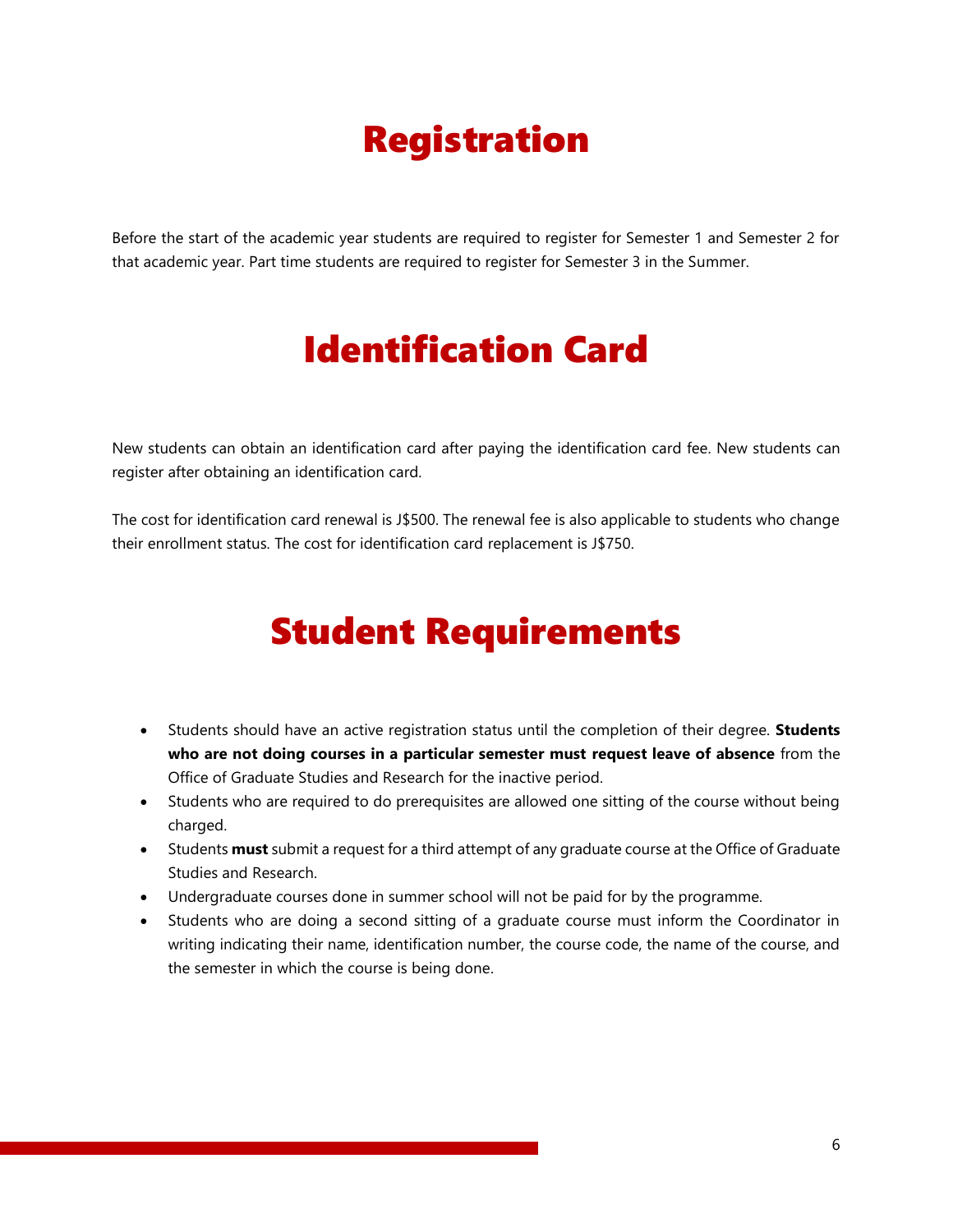# Attendance Policy

It is important for students to attend lectures regularly on a timely basis and to work steadily throughout the semester to benefit fully from the programme. Students are required to sign the attendance register.

Any student who, having registered for a course and examination, fails to take the examination shall be deemed to have failed the examination. In cases of illness the candidate shall present to the Office of Graduate Studies and Research, a medical certificate, as proof of illness, signed by the University Health Officer or by any other Medical Practitioner approved for this purpose by the University. The student shall send the medical certificate within (7) seven days from the date of that part of the examination in which the performance of the student is affected.

Students who are unable to attend lectures during the semester for any reason should apply for leave of absence. Requests for leave of absence should be sent to the Assistant Registrar, Graduate Studies and Research, indicating the reason for the request. Leave of absence is not automatic.

# Cellular Telephones

The use of cellular phones for making and receiving while lectures are in session is prohibited. Students are also discouraged from leaving class to receive or place cellular calls as the constant movement is disruptive to the learning process.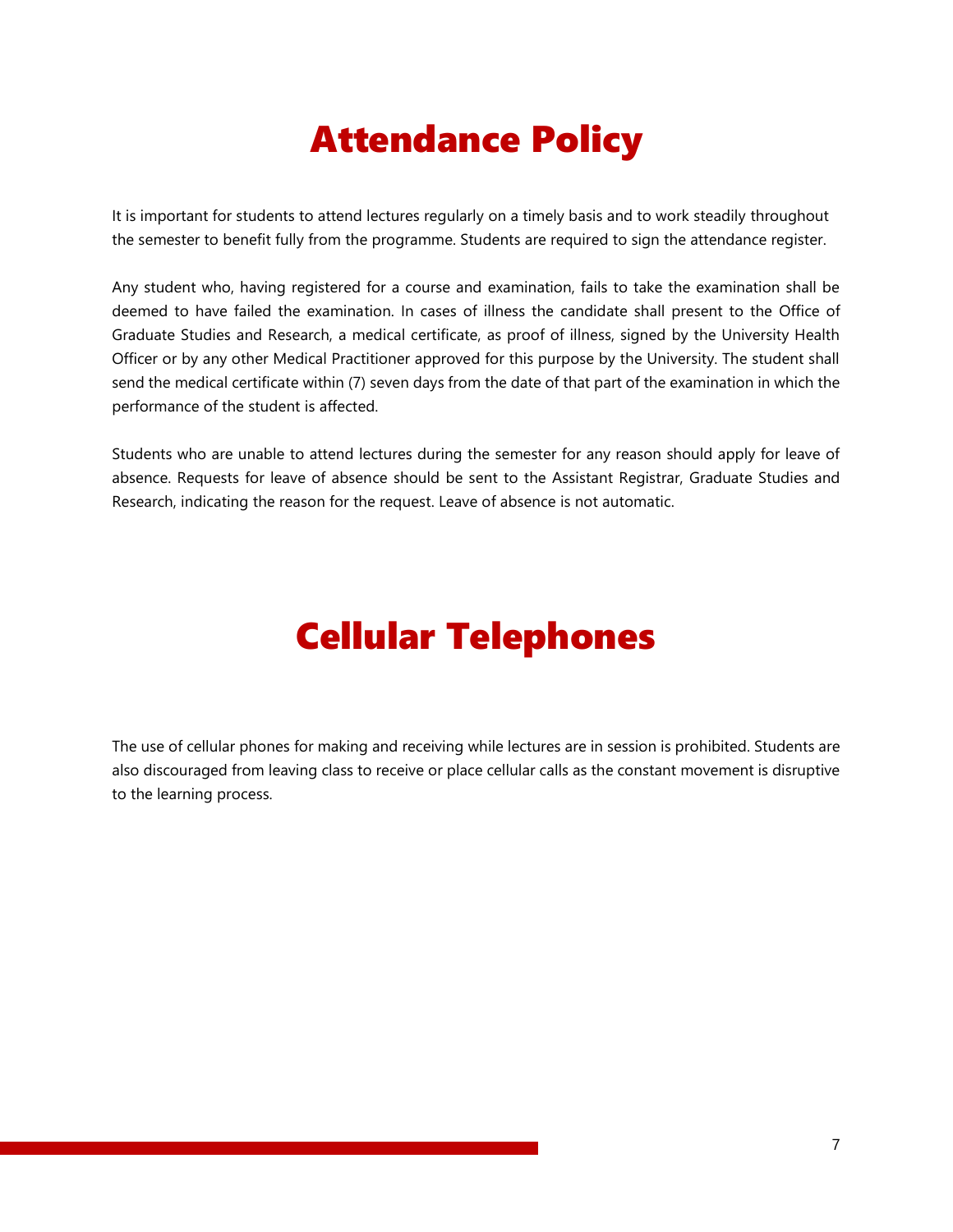# List of Courses

| <b>Course Codes</b>                                         | <b>Course Name</b>                                               | <b>Credits</b> |  |  |  |
|-------------------------------------------------------------|------------------------------------------------------------------|----------------|--|--|--|
| <b>Core Courses</b>                                         |                                                                  |                |  |  |  |
| SBCO6110                                                    | Financial and Managerial Accounting                              | 3              |  |  |  |
| SBCO6170                                                    | <b>Business Analytics</b>                                        |                |  |  |  |
| SBCO6340                                                    | Business in a Global Environment                                 |                |  |  |  |
| SBCO6520<br>Quantitative Methods and Statistical Techniques |                                                                  | 3              |  |  |  |
| <b>Discipline Specific Courses</b>                          |                                                                  |                |  |  |  |
| SBMI6020                                                    | Ecommerce                                                        | 3              |  |  |  |
| SBPM6010                                                    | <b>Strategic Sourcing</b>                                        | 3              |  |  |  |
| SBPM6020                                                    | <b>Global Procurement and Contract Administration</b>            | 3              |  |  |  |
| SBPM6030                                                    | <b>Advanced Business Negotiations</b><br>3                       |                |  |  |  |
| SBPM6040                                                    | <b>Inventory Management</b>                                      |                |  |  |  |
| SBPM6050                                                    | Ethics, Corporation and Social Responsibility and Sustainability |                |  |  |  |
| SBPM6060                                                    | Procurement Law and Policy                                       | 3              |  |  |  |
| <b>Research Project</b>                                     |                                                                  |                |  |  |  |
| MGMT6010                                                    | Research Project                                                 | 3              |  |  |  |
| <b>TOTAL CREDITS</b>                                        |                                                                  | 36             |  |  |  |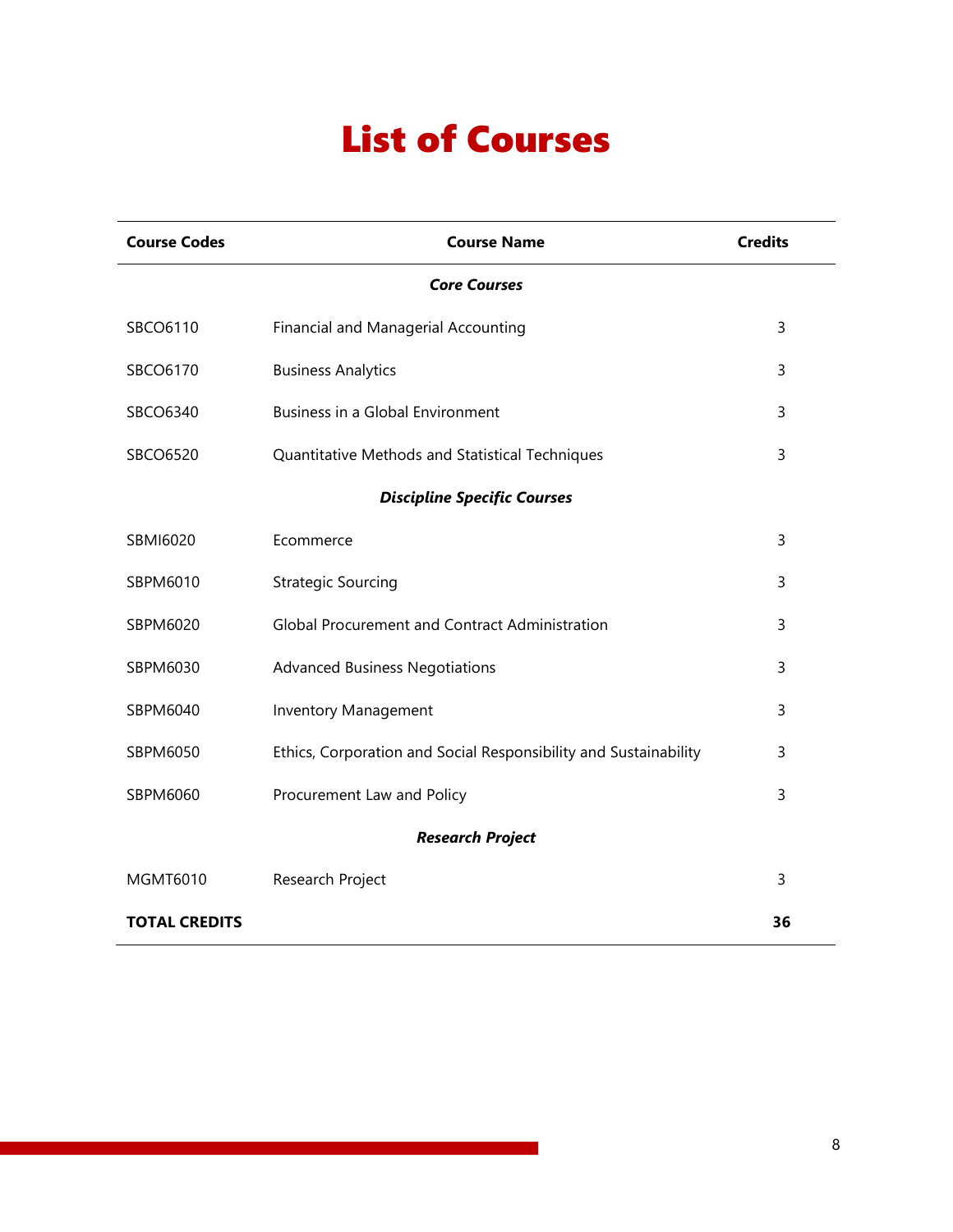# Sequence of Courses

#### **Year 1 (2019-2020)**

| <b>Semester I (September to December)</b>       |                                                    |  |  |  |
|-------------------------------------------------|----------------------------------------------------|--|--|--|
| Group                                           | <b>Course Code &amp; Title</b>                     |  |  |  |
| Part-Time                                       | SBCO6170: Business Analytics                       |  |  |  |
| Part-Time                                       | SBCO6520: Quantitative Methods & Statistical Tech. |  |  |  |
| <b>Semester II (January to April)</b>           |                                                    |  |  |  |
| Part-Time                                       | SBCO6110: Financial & Managerial Accounting        |  |  |  |
| Part-Time                                       | SBCO6340: Business in a Global Environment         |  |  |  |
| <b>Semester III/Summer Term (May to August)</b> |                                                    |  |  |  |
| Part-Time                                       | SBCO6540: Inventory Management                     |  |  |  |
| Part-Time                                       | SBCO6560: Advanced Business Negotiation            |  |  |  |

#### **Year 2 (2020-2021)**

| <b>Semester I (September to December)</b>       |                                                                          |  |  |  |
|-------------------------------------------------|--------------------------------------------------------------------------|--|--|--|
| <b>Group</b>                                    | <b>Course Code &amp; Title</b>                                           |  |  |  |
| Part-Time                                       | SBCO6454: Procurement Law and Policy                                     |  |  |  |
| Part-Time                                       | SBMI6020: Ecommerce                                                      |  |  |  |
| <b>Semester II (January to April)</b>           |                                                                          |  |  |  |
| Part-Time                                       | SBCO6550: Strategy Sourcing                                              |  |  |  |
| Part-Time                                       | SBCO6530: Ethics, Corporate and Social Responsibility and Sustainability |  |  |  |
| <b>Semester III/Summer Term (May to August)</b> |                                                                          |  |  |  |
| Part-Time                                       | MGMT6010: Research Project                                               |  |  |  |
| Part-Time                                       | SBCO6535: Procurement and Contract Administration                        |  |  |  |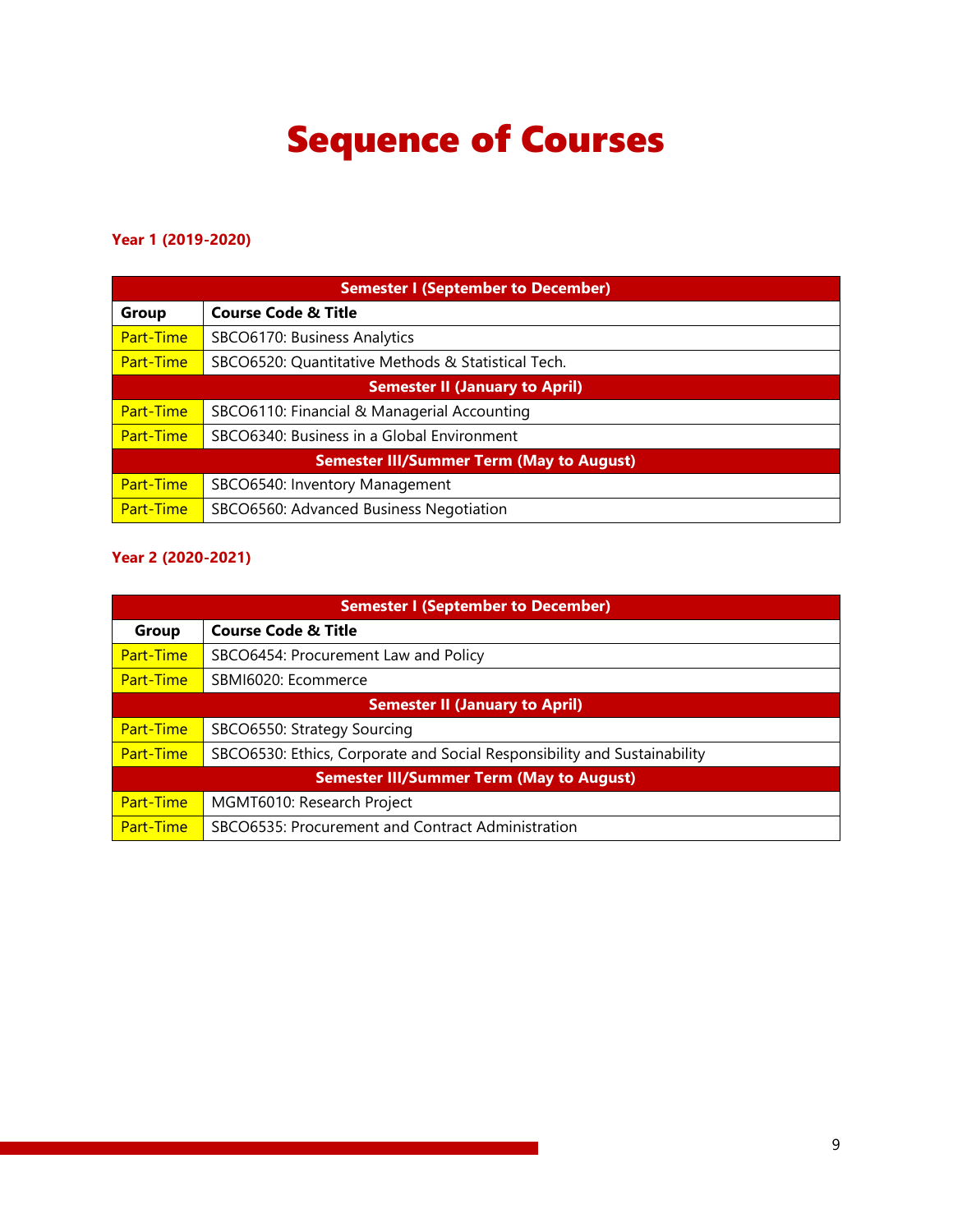### Course Descriptions

#### **SBCO6110: Financial and Managerial Accounting**

This course examines the internal accounting systems and current practices of businesses to develop an understanding of the uses and limitations of accounting information in planning, control, decision making, performance evaluation and external reporting processes. It offers a balanced coverage of the concepts, methods and uses of financial and managerial accounting information with a strong emphasis on analysis and reporting.

#### **SBCO6170: Business Analytics**

This course examines the ways in which enterprises such as businesses, non-profits, and Governments can use data to gain insights and make better decisions. Business analytics is applied in operations, marketing, finance, and strategic planning among other functions. The ability to use data effectively to drive rapid, precise and profitable decisions has been a critical strategic advantage for a range of world-leading companies. With the increasing availability of broad and deep sources of information —so-called "Big Data"-business analytics are becoming an even more critical capability for enterprises of all kinds.

#### **SBCO6340: Business in a Global Environment**

This course examines the critical aspects of the global business environment that influence a firm's decisions and behaviour. It focuses on the macroeconomic, institutional and technological factors at both international and national levels that shape the environment in which firms compete.

#### **SBCO6520: Quantitative Methods and Statistical Techniques**

This course is concerned with the use of quantitative and statistical techniques to assist in rational decision making. The emphasis is not on the techniques themselves, but rather on how they can contribute to better decisions. The approach is to present real business situations in which quantitative and statistical techniques have been applied successfully and to show how managers can use the methods to make better decisions.

#### **SBPM 6010: Strategic Sourcing**

Sourcing is the set of activities involved in procuring goods and services from one firm to another. Strategic sourcing enhances efficiency and value by impacting the profitability of organisations. In this course, students will learn how to develop and implement a procurement strategy that aligns with the organisation's strategic objectives. Students will enhance their knowledge of strategic sourcing and how sourcing decisions help procurement managers to leverage critical assets and maximize return on operating assets. Overall, the course will expose students to leading edge concepts and principles in strategic sourcing as pursued by leading edge firms. The main topics covered in the course include: Sourcing and contracting strategies, purchasing, procurement, and strategic sourcing, managing sourcing and procurement processes, strategic sourcing and delivering customer value, and risk and the sourcing process.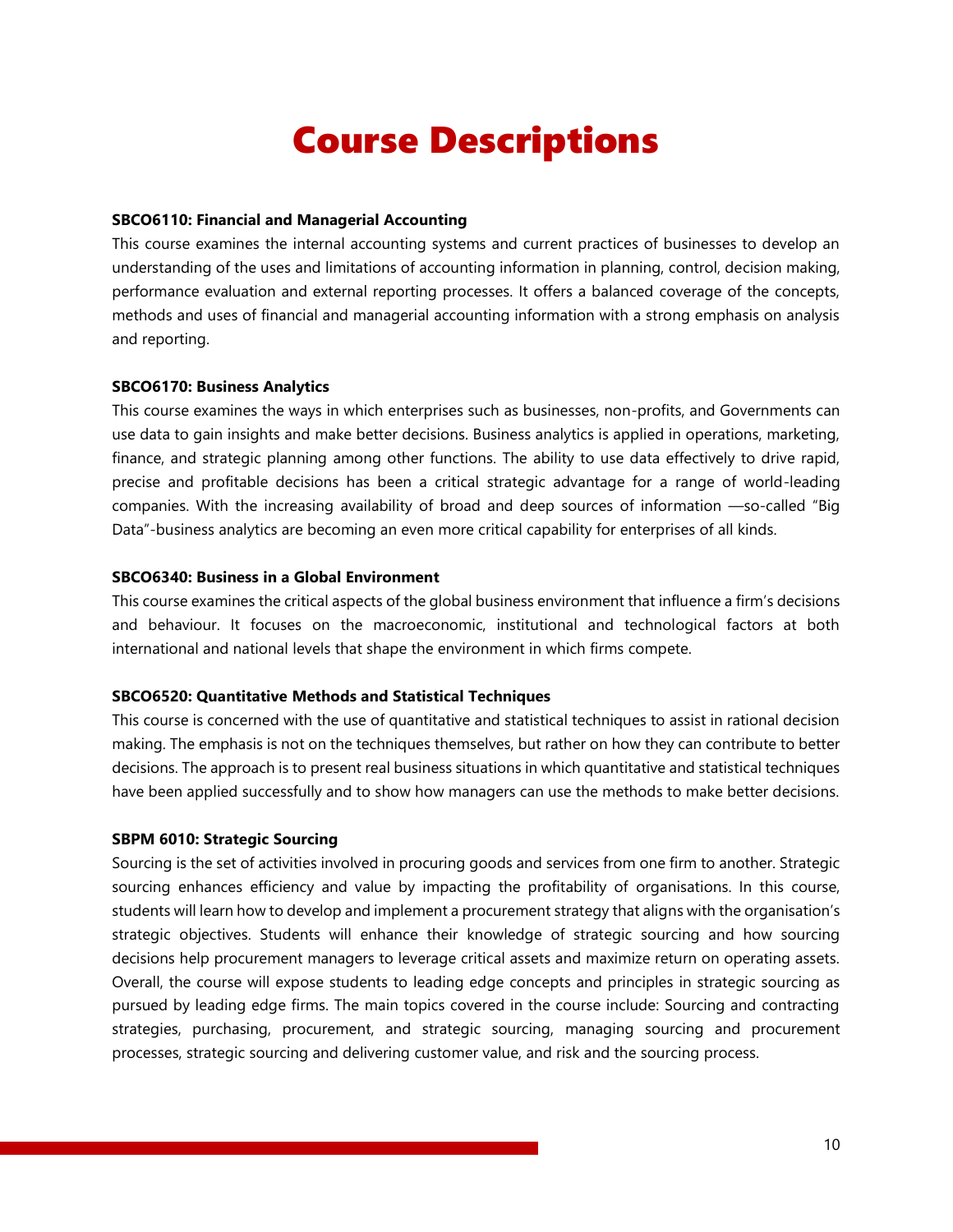#### **SBPM 6020: Global Procurement and Contract Administration**

Businesses are facing rapid changes, both externally and internally. These are due to an increased focus on sustainability and corporate responsibility in the context of technological advances, geo-political and macro-economic perturbations and demographic shifts. Among the internal changes are new purchasing strategies, organisational restructuring, shifting roles and responsibilities, greater use of technology and new skills requirements in the context of greater demand for efficiency on the part of every aspect of the business. At the same time all organisations are faced with changing ideologies in relation to issues such as free and fair trade, greater demands for accountability from consumers, regulators and international partners, as they operate in an increasingly dynamic and competitive environment.

#### **SBPM 6040: Inventory Management**

Inventory management works hand in hand with the procurement management function to ensure the availability of supply of inputs for operations and infrastructure. Since spending on the procurement of inputs often consumes the lion's share of the organisation's budget, inventory management is an equally essential function of both commercial and non-commercial organisations. Poor inventory management, resulting in unavailability of inputs can be profoundly damaging to organisational productivity. On the other hand, since inventory is expensive to obtain and store, overstocking can also have a negative impact on the bottom line.

Good management of inventory, therefore, enables companies to improve their customer service, cash flow and profitability. This is the case with both private and public sector entities, thus the importance of inventory management in both sectors.

The course will expose students to sound principles and techniques of inventory management and will provide explanation on how this function is connected to other aspects of procurement management, supply chain management and other areas of management

#### **SBPM 6050: Ethics, Corporate Social Responsibility and Sustainability**

The purpose of this course is to help students improve their ability to make ethical decisions in business by providing them with a framework that they can use to identify, analyse, and resolve ethical issues in business decision making. In addition to individual decision making, business ethics and social responsibility are important parts of business strategy. Issues such as conflicts between personal values and organisational goals; the role of sustainability in business strategy; and the importance of stakeholder relationships, corporate governance, and the development of ethics programmes and an ethical culture in an organisation will be discussed.

This course engages consideration of these issues both at the level of thought and practice. It will allow the student to explore his/her own personal value system, that of the people around them and that of people and group that operate in public life. At the end of the course, the student will be in a better position to evaluate the ethical basis for his/her actions as well as the actions of others.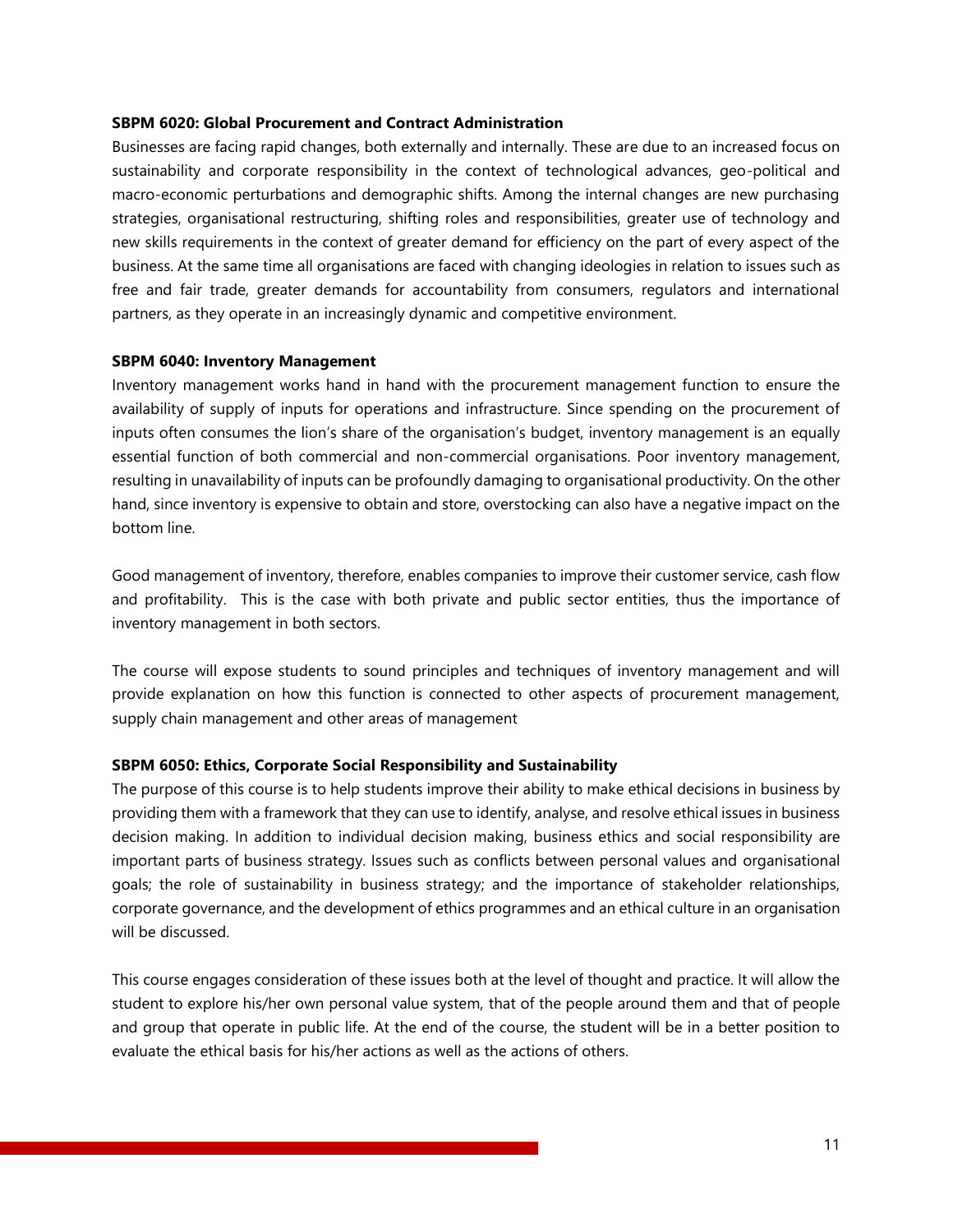#### **SBPM 6060: Procurement Law & Policy**

Procurement is a multi-stage process that begins with the identification of a need on the part of an organisation, proceeds through the specification, sourcing and identification of the goods to its ultimate receival in the organisation. By some definitions, it may also involve the disposal of goods at the point of obsolescence. It is a significant function in an organisation to the extent that they incur enormous expenditures acquiring the goods and services needed to carry on business.

Procurement involves a contracting function. To that extent some elements of the function is covered under the broad heading of commercial law or the law of contract. However, a good deal of procurement law has emerged as a consequence of new thinking in relation to international free trade and is embodied in the evolving protocols developed by international agencies such as the World Trade Organisation. The expansion of economic unions and global free trade areas has also given significant impetus to negotiated procurements rules for procurement. In more recent years the expansion of electronic commerce has stimulated the passing of electronic transactions act, focused primarily on facilitating fair and transparent procurement, primarily in the public domain.

The course is designed for business managers who will be responsible for examining the laws, regulations and public policy covering procurement.

#### **SBMI6020: Electronic Commerce**

In this course, students will explore what e-commerce is and how companies can make and have made use of the possibilities offered by the internet. Secondly, it will discuss some of the techniques that have proven useful in data warehousing and data mining. Finally, it will explore the extent to which this technology can be used in the developing world in general and Jamaica in particular.

#### **MGMT 6010: Research Project**

This capstone course involves applied research carried out in a participating organisation with a view to elucidating and improving procurement practice.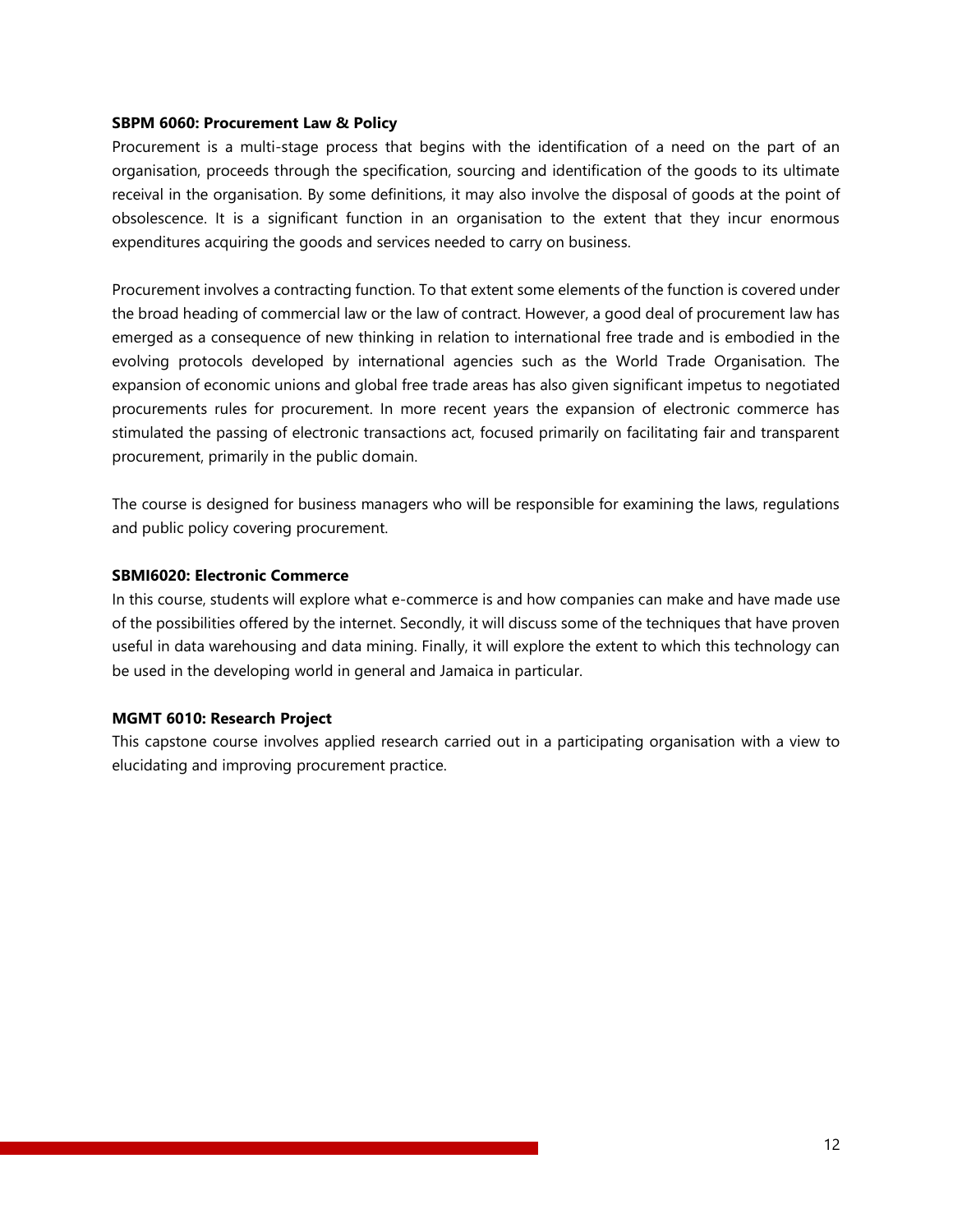# Course Work Assignments

Course work assignments should be handed in on the due dates and within the time specified by the lecturer. Each student submitting an individual assignment will receive a receipt. For group assignments one receipt will be issued to the group. Course work assignments once receipted will not be released to students.

The student identification number must be used to identify the student(s), submitting the course work assignment. Names must not be placed on course work assignments or on examination scripts.

After grading, course work assignments will not be returned to students. Graded course work can be viewed briefly. Students will not be allowed to take away the graded course work. The facility for viewing graded course work will be available immediately after the course work marks have been placed on MSBM's ELS (Executive Learning Space). Course work marks will not be given out over the telephone or to third parties.

### Examinations

Students are not allowed to write examinations in pencil Examination scripts written in pencil will not be graded. A pass/fail list for each course offered during the semester will be placed on ELS within 4 weeks after the date of the examination for that course.

Final examination marks will not be given out to students who visit the office, to students who telephone or to third parties. If you wish to view your final mark for a course you must do so online (unofficial transcript).

In order to pass the course work or final examination a graduate student must receive a minimum mark of 50% out of 100%. **In order to pass a course you must pass both the course work and the final examination**. You must do over the section of the course (course work or final examination) you failed. If you fail both sections you must do over the entire course (course work and final examination). The following symbols are used to communicate examination results:

| Pass                                    |
|-----------------------------------------|
| <b>Fail Course Work</b>                 |
| <b>Fail Examination</b>                 |
| <b>Fail Examination and Course Work</b> |

Students who fail a course twice normally are asked to withdraw from the programme. However, if the Department is aware of extenuating circumstances why a student should be given a third attempt at an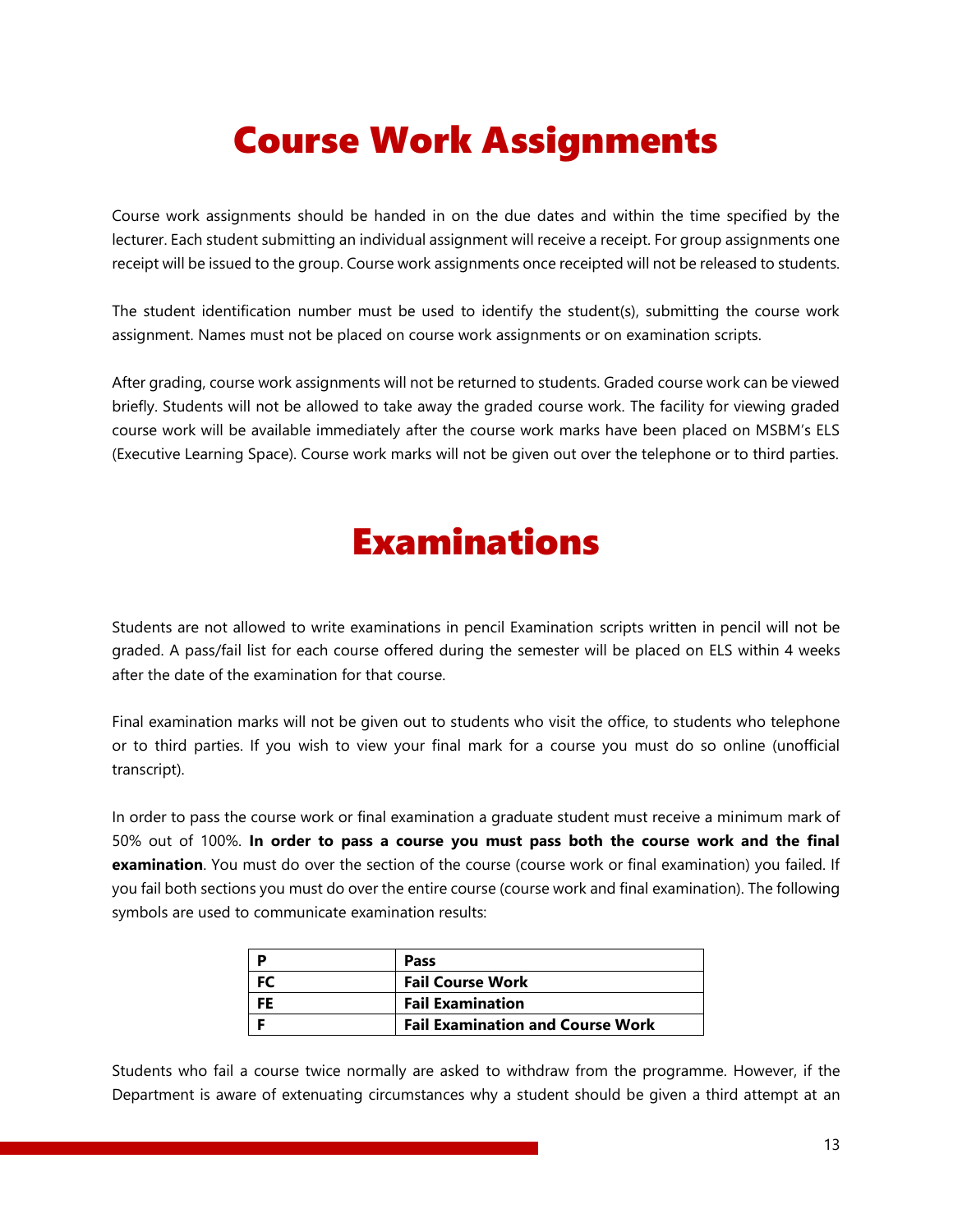examination, a recommendation will be made to the Office of Graduate Studies and Research (upon the student's request for permission to sit the examination for a third time) for approval of the Board for Graduate Studies and Research. A graduate student, who is required to do an undergraduate course, must obtain a minimum mark of 50% out of 100% in order to receive a passing grade.

# Marking Scheme

The marking scheme for Higher Degrees is as follows:

| A  | 70-100 %    |
|----|-------------|
| B+ | $60 - 69 %$ |
| В  | $50 - 59$ % |
| F  | $0-49%$     |

Where graduate students write undergraduate examinations for postgraduate credit those examinations shall be graded in accordance with the above scheme.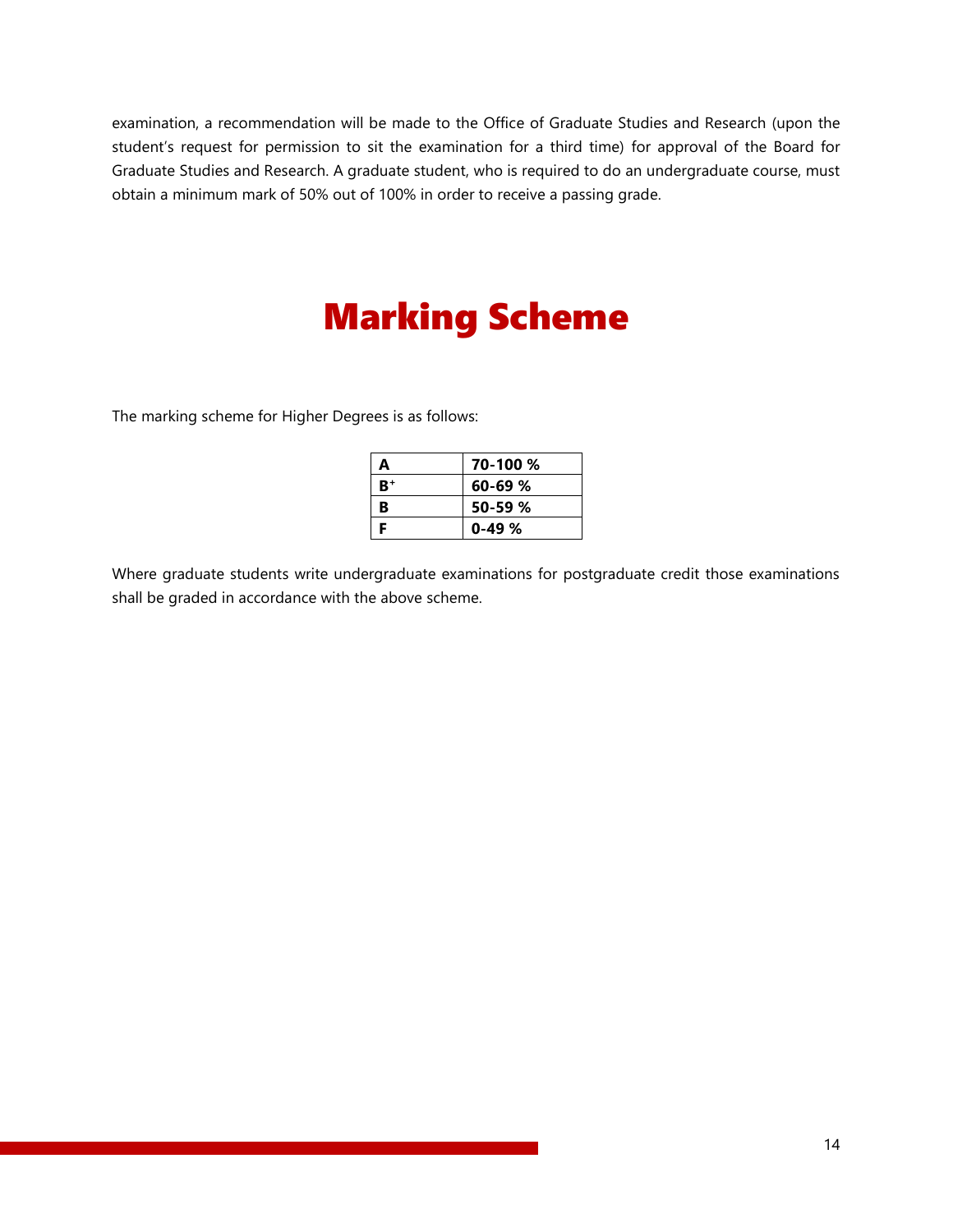# The Award of Distinction and of High Commendation

- 1. In taught master's degrees which require the submission of a project or research paper, a distinction is awarded to candidates who achieve an average of 70% or better (Grade A) in the written papers and a mark of 70% or better in the research paper or project report. *A candidate failing a course (including an elective course) required for the completion shall be ineligible for the award of distinction. Failure in co-requisite course or in a qualifying course shall not exclude the student from receiving a distinction.*
- 2. In two-year programmes conducted entirely by coursework, candidates, to qualify for distinction, must obtain a grade of "A" in at least 70% of the written papers and the average mark of all papers must not be less than 70%.

# Plagiarism

The unauthorized and/ or unacknowledged use of another person's intellectual efforts, ideas and creations under one's own name is regarded as a form of cheating. If a student is found guilty of plagiarism, the student will be awarded a fail grade in the course concerned and may also be subject to other disciplinary actions.

# Graduate Coursework Accountability Statement

All students registered for postgraduate courses in the Faculty of Social Sciences, are required to attach a signed coursework accountability statement to the front of any document submitted as a component of coursework save that when coursework consists of an invigilated examination no accountability statement is required and where the submission is entirely in electronic form, the student shall make an equivalent declaration electronically.

Learn More:

[https://www.mona.uwi.edu/postgrad/sites/default/files/postgrad/uploads/Graduate%20Coursework%20A](https://www.mona.uwi.edu/postgrad/sites/default/files/postgrad/uploads/Graduate%20Coursework%20Accountability%20Statement.pdf) [ccountability%20Statement.pdf](https://www.mona.uwi.edu/postgrad/sites/default/files/postgrad/uploads/Graduate%20Coursework%20Accountability%20Statement.pdf)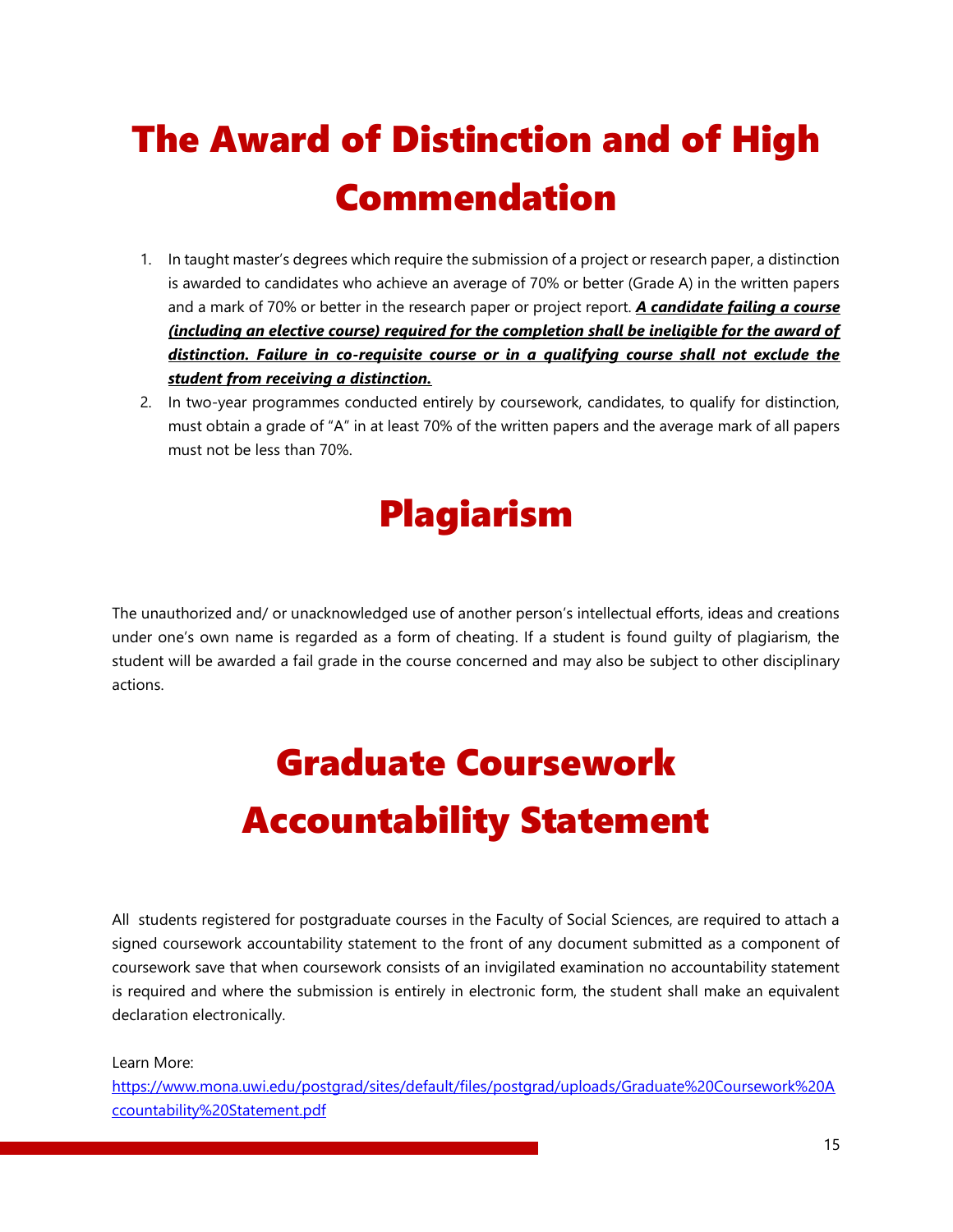

**See Graduate Tuition Guidelines on the MSBM website for fees and schedule of payments:** [https://www.mona.uwi.edu/msbm/sites/default/files/msbm/uploads/graduate\\_tuition\\_fees\\_2019-2020.pdf](https://www.mona.uwi.edu/msbm/sites/default/files/msbm/uploads/graduate_tuition_fees_2019-2020.pdf)